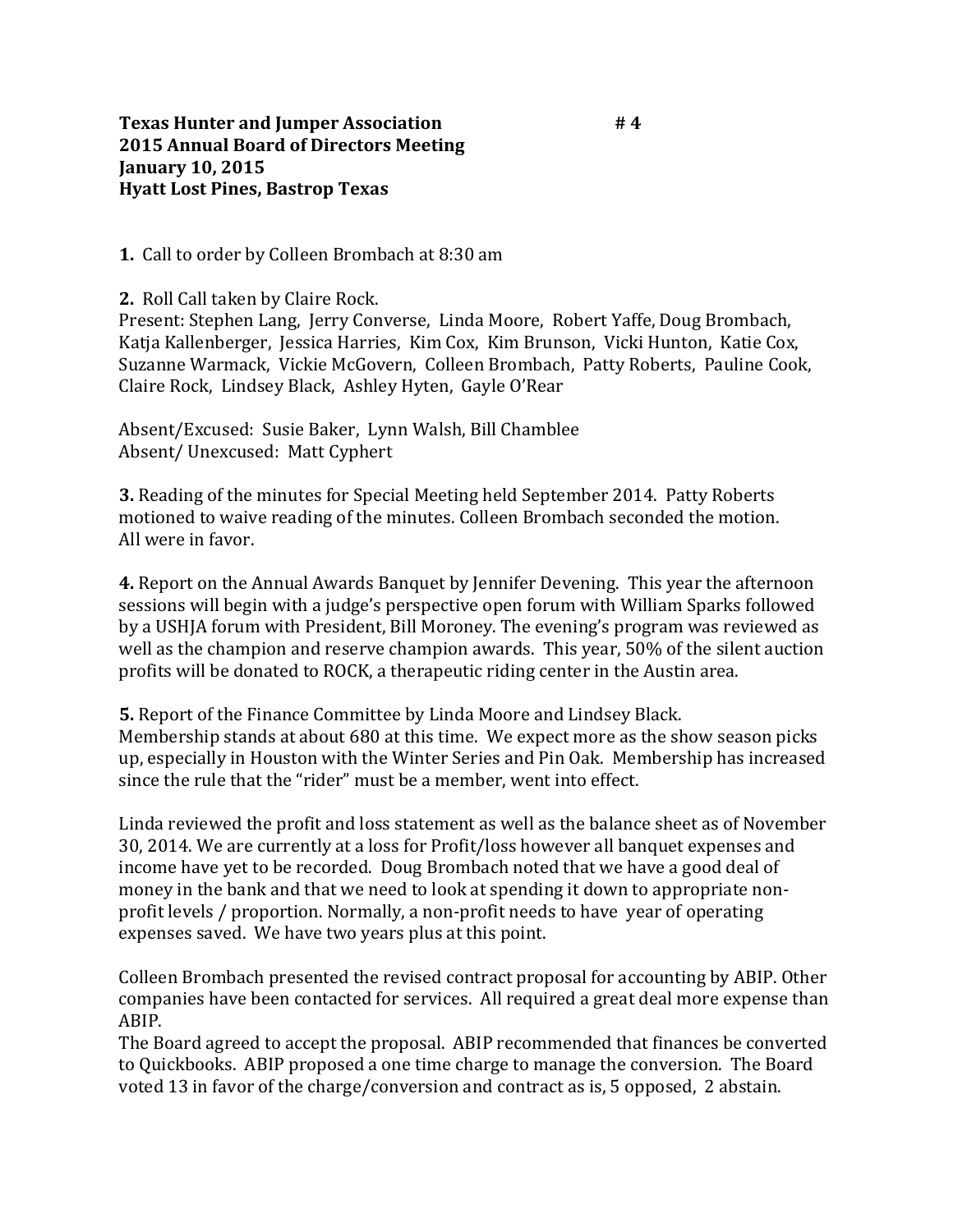**6.** Report of the Rule Book Committee by Jerry Converse: Conference calls: Jerry has amended the rules to state that Executive Committee may have conference calls when needed

Nominating process rules. Discussion tabled to the Nominating Committee.

Robert Yaffe noted that December 2013 is that last Rule Book update on the web site.

Vickie McGovern motioned that all trainers must be members of THJA effective December 1, 2015. Patty Roberts seconded that motion. All were in favor.

**7.** Report of the Nominating Committee by Stephen Lang: Discussion continued from the September meeting regarding the review of potential Board nominees. It was decided that nominees need to be discussed with the president prior to the slate being sent out. This discussion should take place by mid summer.

**8.** Report of the Prize List Review Committee by Linda Moore and Gayle O'Rear. It was noted that show managers need to be more cocgnicent of what they are sending. The mistakes are extensive and inexcusable . Some managers are sending information very close to deadlines.

**9.** Report of the Show Standards Committee by Claire Rock: No show complaints were sent in during 2014. Claire will contact USEF / USHJA to see if there were any complaints regarding Texas shows, sent to them.

**10.** Report of the Sponsorship Committee by Patty Roberts: Patty noted that no sponsorship requests have been received for this year. Fifteen thousand dollars in sponsorships were awarded last year. Kim Brunson noted that she will be applying for a sponsorship for the NTHJC Benefit show again this year. In 2014 her horse show raised over \$20,000 for local therapeutic riding centers.

**11.** Report of the Web Site and Information Systems by Robert Yaffe:

Robert reported that things are running well. We need more photos from horse shows to rotate throughout the site. Robert would like possible photos sent to him. They should be horizontal format and in highest resolution possible. Lindsey Black suggested that the horse show photographers be contacted for photos. We would offer some form of promotion on our site in exchange for photos. Robert will follow up with them and/or horse show managers.

Robert also noted that USEF/USHJA calculated points incorrectly with the December 1 year. Texas points were not up on the web site for the Thanksgiving and Christmas shows (as of this date). They will be posted once USEF has made corrections.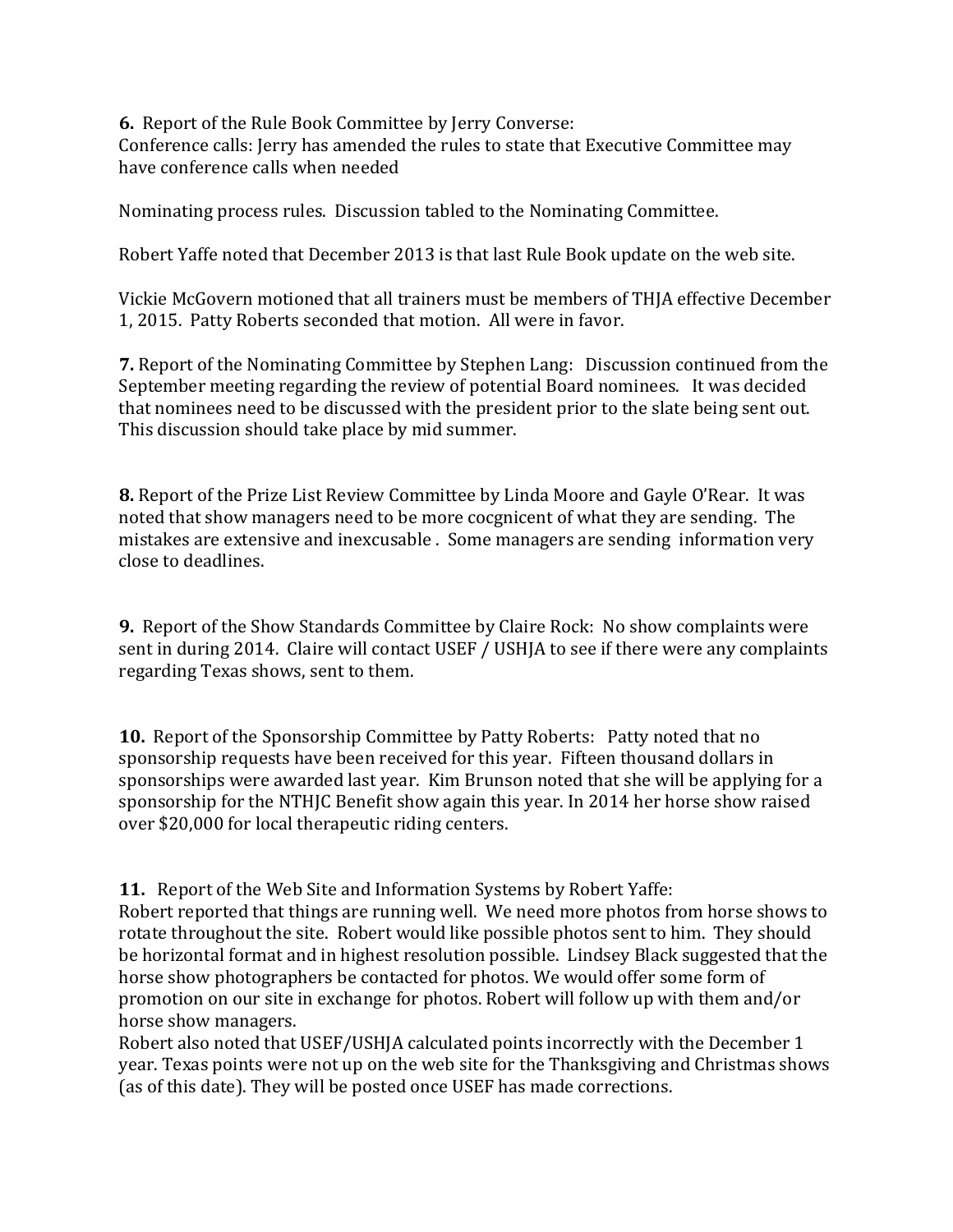**12.** Report of the USEF Zone 7 Committee by Pauline Cook: Cookie noted that the 2015 as well as 2016 Zone finals (south) will be held at the Great Southwest Equestrian Center Autumn Classics.

**13.** Report on USHJA Association and annual meeting by Colleen Brombach : Discussions continue regarding how to monitor pregreen status for horses especially when so many are imported from Europe and we cannot track. Discussions are in place regarding new "developing hunter" divisions. Discussions regarding having warm up classes prior to major derbies so that horses may experience the ring. Discussions regarding injuries, particularly with children/junior riders. Should there be a guideline as to when riders may return to competition following an injury (concussions in particular).

## **14.** Other agenda items:

 a. Excused vs unexcused absences to Board meetings. Claire Rock requested definition. It was suggested and proposed by Colleen that all absences will be reviewed by the executive committee following the Board meeting if necessary. Unexcused will be determined at that time. All were in favor.

b. THJA policy regarding the support of other non-profits. This was brought up due to this year's banquet committee giving a percentage of auction profits to a local nonprofit. Doug Brombach proposed that the banquet committee may annually determine a specified amount of any profits earned from a silent auction and/or raffle, to be donated to a local non-profit of choice.

Colleen Brombach agreed, Vickie McGovern seconded. All were in favor.

c. Lifetime Achievement awards versus Hall of Fame awards within THJA. Colleen Brombach offered definitions of each award. It was determined that Lifetime Achievement awards will be given as needed. It will not be an annual award. It will be voted upon by the board and given to an individual based upon their contribution to the equestrian community (both THJA and non-THJA).

It was also requested that each year, during the banquet, the committee acknowledges those members of our equestrian community that have passed as part of the evening presentations.

d. Patty Roberts requested that Mike McCormick be nominated Director Emeritus. Patty agreed to contact Mike regarding this nomination. According to rules, the member must make a written request to be nominated Director Emeritus.

e. Patty Roberts requested that we make the 2'6" Modified Childrens/Adult Hunter specifications more restrictive. After discussion, it was determined that specs will remain as is.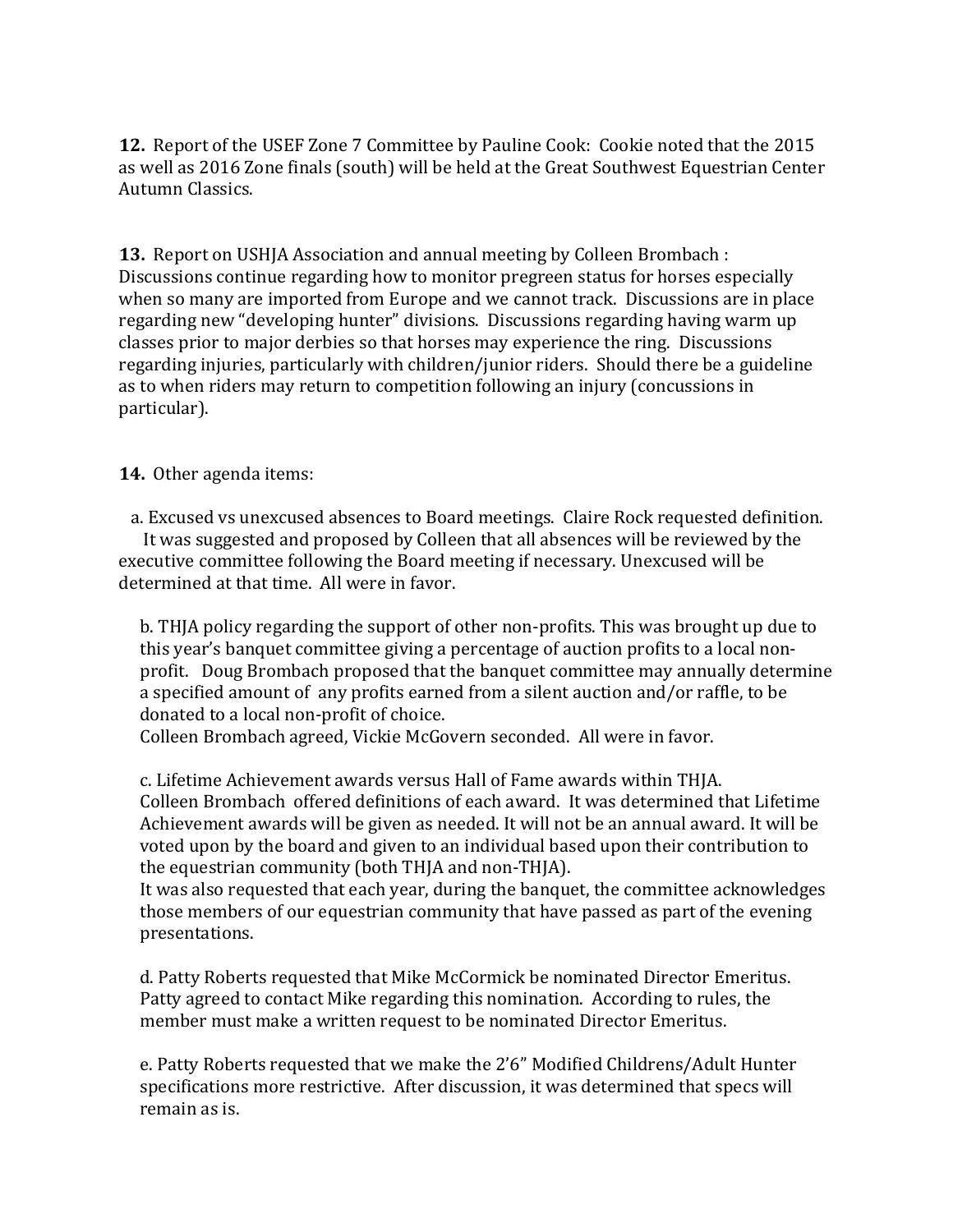f. Discussion in regards to making our THJA Annual Awards reflect USEF Awards. And making sure that our point calculations (pony, child/adult jumper in specific), follow USEF. USEF does NOT award points for champion and reserve in pony, child or adult jumpers. Linda Moore motioned that no points be awarded for champion and reserve for year end point calculation purposes. Champion, Reserve as well as 3rd-6th ribbons will still be awarded at the year end banquet. Also, Classics, will be awarded as a separate class. It was also motioned that Childrens' and Junior equitation classes fall in line with Zone 7 specifications. Claire Rock Seconded this motion. All were in favor.

A list of Year End Zone Point Awards versus THJA Point Awards was distributed by Patty Roberts. All Board members are to review these lists for discussion at the next meeting.

g. Robert Yaffe and Linda Moore proposed that we change the mailing procedure of show results to Ann Yaffe and treasurer effective immediately. The mailing procedure will change from certified mail to priority mail . Results will be required within five business days following the close of the horse show rather than the previously stated ten. Claire Rock will send out a letter regarding this change to all show managers and show secretaries following the meeting.

h. Discussion regarding research into THJA potential 501c3 status. Angeleah Cleek presented information she had gathered regarding this move. She noted that THJA needed to reinstate its "Right to do Business" in Texas with the State Comptroller. Jerry Converse offered to look into resolving this matter. We may be able to complete the forms on line.

Doug Brombach proposed that the Executive Committee work with Angeleah to determine what type non-profit of organization THJA would like to be, public or private. The Executive Committee should then follow thru with the new recently hired accounting firm.

Colleen Brombach seconded the motion. All in favor.

i. Discussion regarding junior/ao jumper classes. Colonel Russell submitted a request via Gayle O'Rear for Texas show managers to consider adjusting the heights of their junior jumper classes to 1.40 / 1.45 meters minimum. This height adjustment will allow more Junior riders to qualify for Young Riders etc., without having to go out of state.

Claire Rock will write a letter to be sent to all show managers with the request.

j. Discussion in regards to requiring all THJA Board members to attend the annual awards banquet. Colleen Brombach strongly requests that the Board members attend the banquet when possible.

k. Colleen Brombach proposed new THJA medal classes such as 2'6" child/adult and 3' child/adult medal. Specifications for these classes were handed out for review. It is